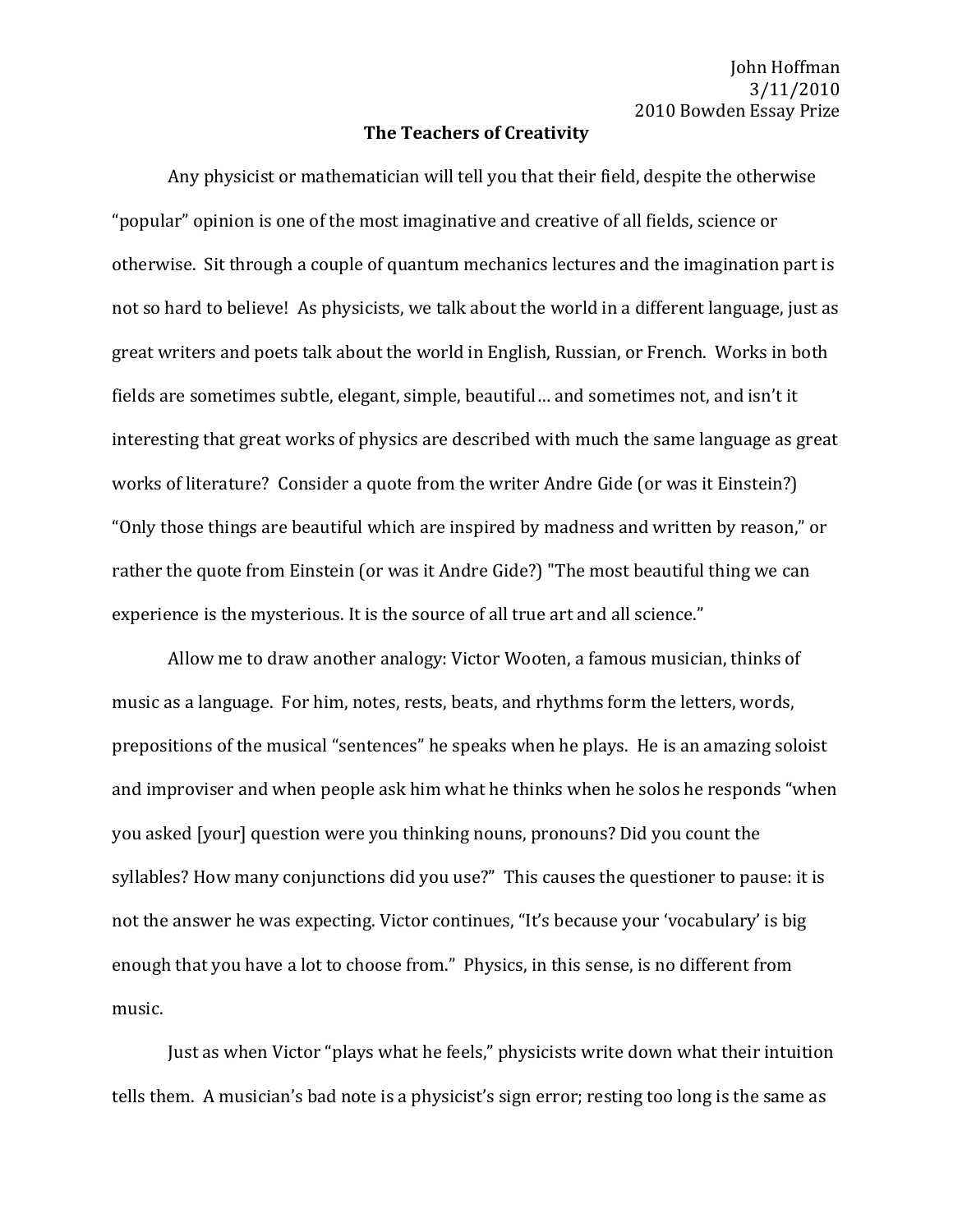being off by a factor of two. Classical physics is like classical music while quantum, chaos, complexity, relativity, and particle physics make up our jazz, rock 'n' roll, and hip-hop. Gauss is our Mozart; Feynman is our Eddie Van Halen (I guess that would make "What the Bleep Do We Know" kind of like the time Paris Hilton tried to release an album). A physicist spends his or her entire life building a mathematical vocabulary large enough to describe the phenomena encountered in nature. When learning general relativity, one must learn to "speak" or "improvise" tensors without too much thought. When struggling through electricity and magnetism, it is most likely because a student is not "fluent" in vector calculus. So why, with all of these parallels to the "typical" creative fields does the wealth of beauty and imagination contained in physics so often give the impression of pure rote?

The answer lies in a language barrier. In a kindergarten classroom somewhere, a future physicist is learning 2+3=5. In first grade she will learn  $2+3=3+2$ . Skip ahead ten years. If she's a fast learner, she is becoming comfortable with the unit circle, radians, maybe limits. As she graduates high school and begins college she is only beginning to be able to form the mathematical sentences to describe the most basic physical phenomena. By the time she graduates college she will be conversational in certain areas of the physical world, but hardly fluent. It has taken twelve years to build up the "language" to quantitatively discuss where a ball fired out of a cannon will land, and sixteen to truly discuss how that ball might behave if put into orbit around the earth. For comparison, *Rosetta Stone* software promises to have you conversing in French in six months. In that sense, teaching physics to high school students and undergraduates is roughly equivalent to teaching Shakespeare to a tourist who knows how to ask, "where is the restroom?"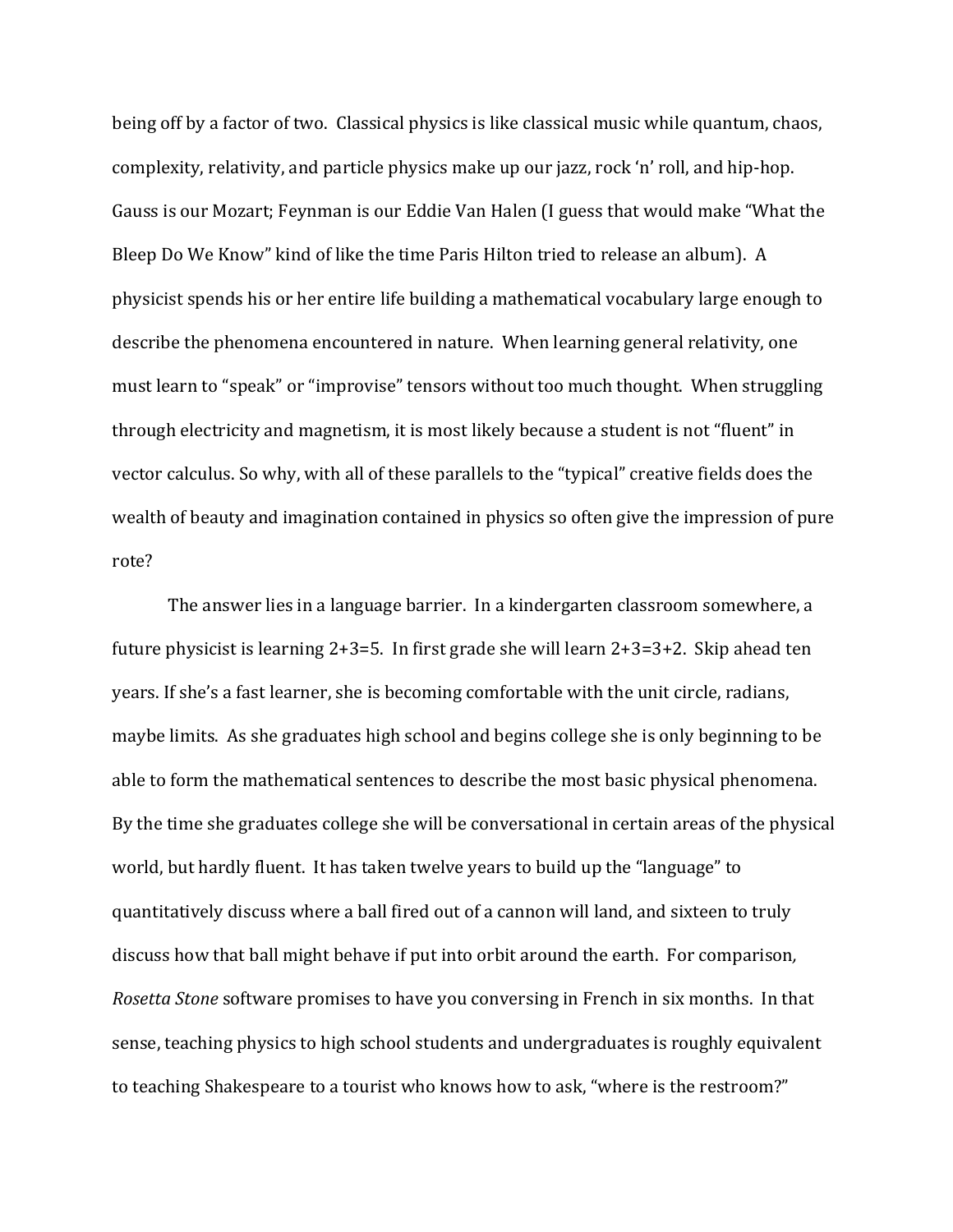It is however at this point that excellent teaching is most critical. Not only is one teaching that  $\mathbf{F}$ =m**a**, the teacher is showing the students the depth and power that Newton's second law possesses as well as the excitement that lies ahead for them. Physics is not only a tool to solve problems, but a rich, powerful, and fundamental description of nature that no matter how hard one might try cannot be escaped. Without conveying these ideas in freshman physics, the subject is inevitably reduced to rote; it becomes an exercise in flipping to example problems of a similar nature or searching Wikipedia for another person's solution to the problem. At this level it is the responsibility of the teacher to show the student that only one percent of physics is walking away with a solution, the rest is the struggle to find the answer, approaching the problem in ways you have not yet, and the thrill of seeing a solution start to develop. It is at the most basic level that physics needs to be taught as an exciting exercise in creativity and imagination. An instructor need not only break the math barrier, but also the barrier between others and our way of thinking.

This is a field of invention and innovation. How often has physics needed new math to fully describe a phenomenon? How often did Shakespeare invent a new word to describe an emotion or object? Our subject is without a doubt among the most visionary, influential, imaginative, quickly developing, and abstract fields of science, art, music, or literature. What we as physicists might not always realize however is that it falls to us to break the language barrier and communicate this fact to others. By disseminating what we know as well as our thought and creative processes to people within and outside of physics, we open up new horizons for not only others but ourselves. Fields such as biophysics, medical physics, and statistical mechanics are exploding because of physicists who are able convey